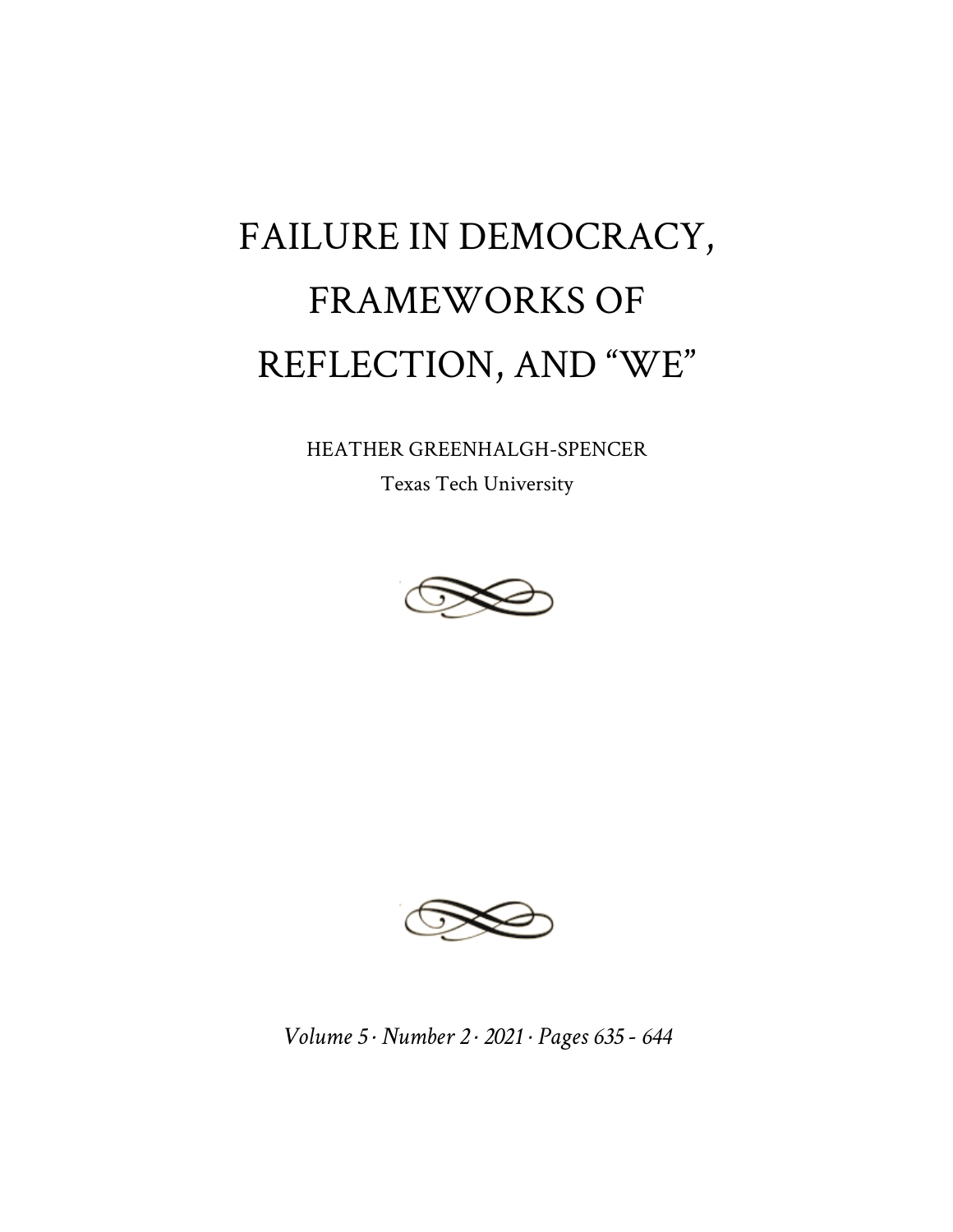he special issue of *Dewey Studies* calls attention to the ways that Democracy and democratic practices are failing. This has prompted me to reread scholarly accountings of the challenges and opportunities of failure. John Dewey, Daniel Dennett, and J. Halberstam, while all from very different perspectives, have argued for a re-examination of failure as a process, and the ways that failure can be the seed of hope and new ways of being, acting, and knowing. I wish to explore the ways they conceive of failure; and then note that there are at least two concepts that can be found in all three dissimilar works: reflection, and the instantiation of a "we". All three ground their concepts of failure in processes of reflection and the creation of a common subjectivity—a "we". I close the paper by pointing to these two perspectives as the starting point for new frameworks for understanding this moment, and rebuilding Democracy anew. T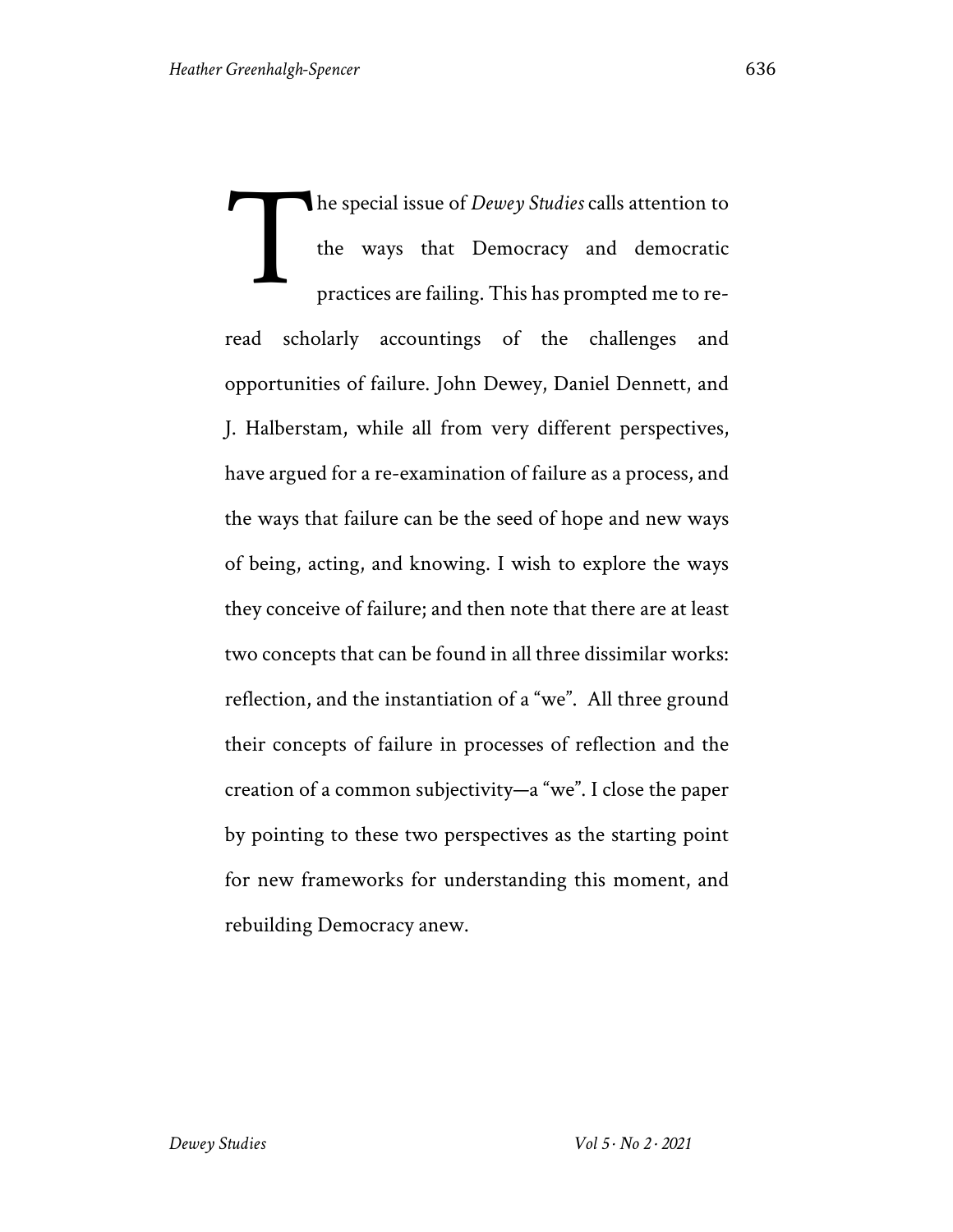## **Dewey, Dennett, and Halberstam**

Dewey argued that failure was a necessary part of growth in judgement and growth through experience. Dewey's conception of the learning process involved developing a question or a starting point of inquiry, trying out ideas or processes that were meant to address that inquiry, often failing in those processes, but learning from the failures to then generate new ideas, and try again, as a continuous process of growth and learning. The failures tend to generate more new ideas and questions than the successes. Thus, failure is integral to growth. For  $Dewey<sup>1</sup>$ , inquiry, trying, failing, and trying again in a methodical way, is the process of the scientific method. This focus on inquiry, failure, reflection, and trying again—as a process of Science—is one of Dewey's main contributions and sets him apart from other pragmatists who focused solely on accommodating science as a cultural touchpoint of our time.

 $1$  Dewey, John. "The Early Works of John Dewey, Volume 1, 1882-1898: Early Essays and Leibniz's New Essays, 1882-1888." (1969).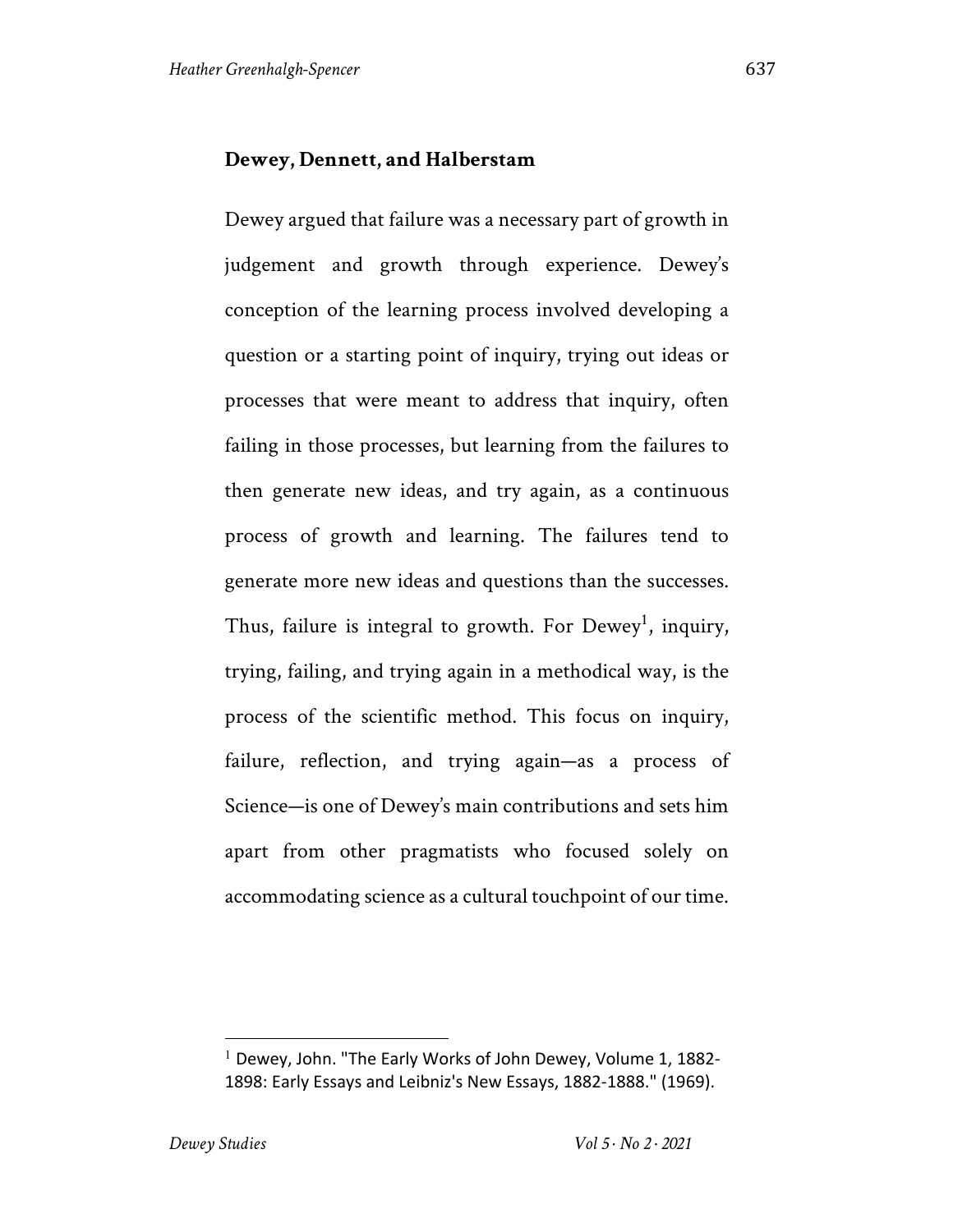This point is nicely made by Zebrowski<sup>2</sup> who compares the educational contributions of Herbert Spencer and John Dewey. Dewey's view of inquiry is very much connected to Darwinian ideas of evolution—a trial of mistakes, failures, and eventually getting it right.<sup>3</sup> In this way, Dewey connects to the work of Daniel Dennett.

Daniel Dennett is a philosopher, still writing today, who has developed philosophies of mind, of morality, and of agency, all embedded in evolutionary biology. Dennett argues<sup>4</sup> that when humans fail—when they make mistakes that this is how evolution takes place. Failure is a "design feature"<sup>5</sup> built into our abilities to evolve as humans. It is part of our evolutionary biology as well as the evolution and functioning of our brains to "aim at truth"6 and yet, sometimes, fall short of that truth. This ability to make mistakes and failures provides the "ground truth"<sup>7</sup> for

 $3$  Ibid.

 $2$  Zebrowski, Robin L. "Mind is primarily a verb: An examination of mistaken similarities between John Dewey and Herbert Spencer." *Educational Theory* 58, no. 3 (2008): 305-320.

 $4$  McKay, R. T., & Dennett, D. C. (2009). The evolution of misbelief. Behavioral and Brain Sciences, 32(6), 493-510.

 $<sup>5</sup>$  Ibid.</sup>

 $6$  Ibid.

 $<sup>7</sup>$  Ibid.</sup>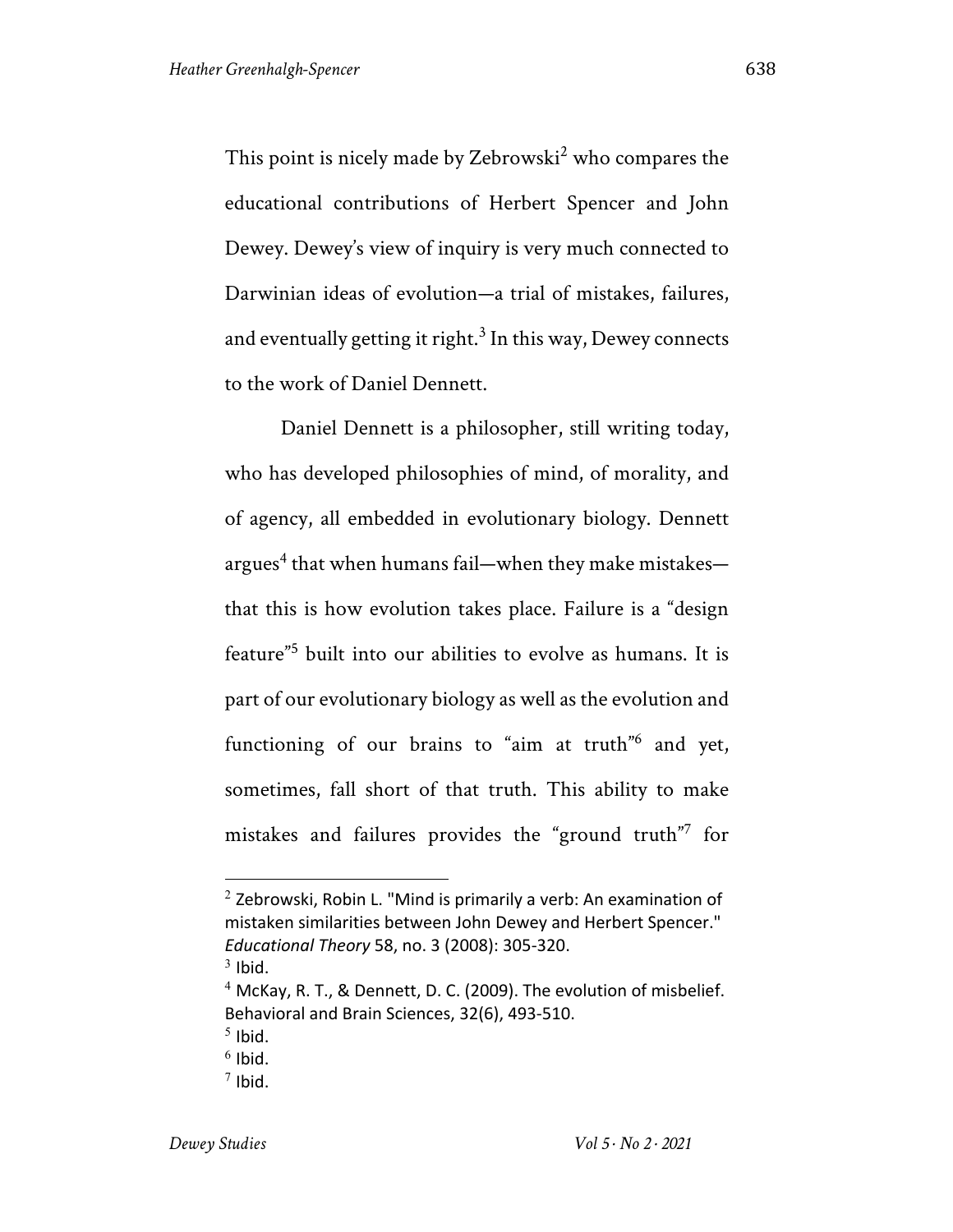learning, by consequence, that something is a mistake; and then using the lessons learned from making the mistake to take another "aim" at truth. The ability for humans to make mistakes and learn from them is a "design feature"8 in humans (not a bug, but a feature, of the evolutionary design process).

Halberstam comes from a theoretical standpoint that is oppositional to both Dewey and Dennett. Halberstam uses the idea of failure to reject the constant push of growth, progress, and a neoliberal structure that rewards some and crushes others. Still, Halberstam sees hope in the concept of failure. In *The Queer Art of Failure*, Halberstam<sup>9</sup> argues that failure can be a different way of knowing or coming to learn something. "Under certain circumstances, failing, losing, forgetting, unmaking, undoing, unbecoming, not knowing may in fact offer more creative, more cooperative, more surprising ways of being in the world".<sup>10</sup> In some ways, Halberstam is queering Deweyan conceptions of progress

 $8$  Ibid.

 $9$  Halberstam, Jack. 3. The Queer Art of Failure. Duke University Press, 2011.  $10$  Ibid. p. 2.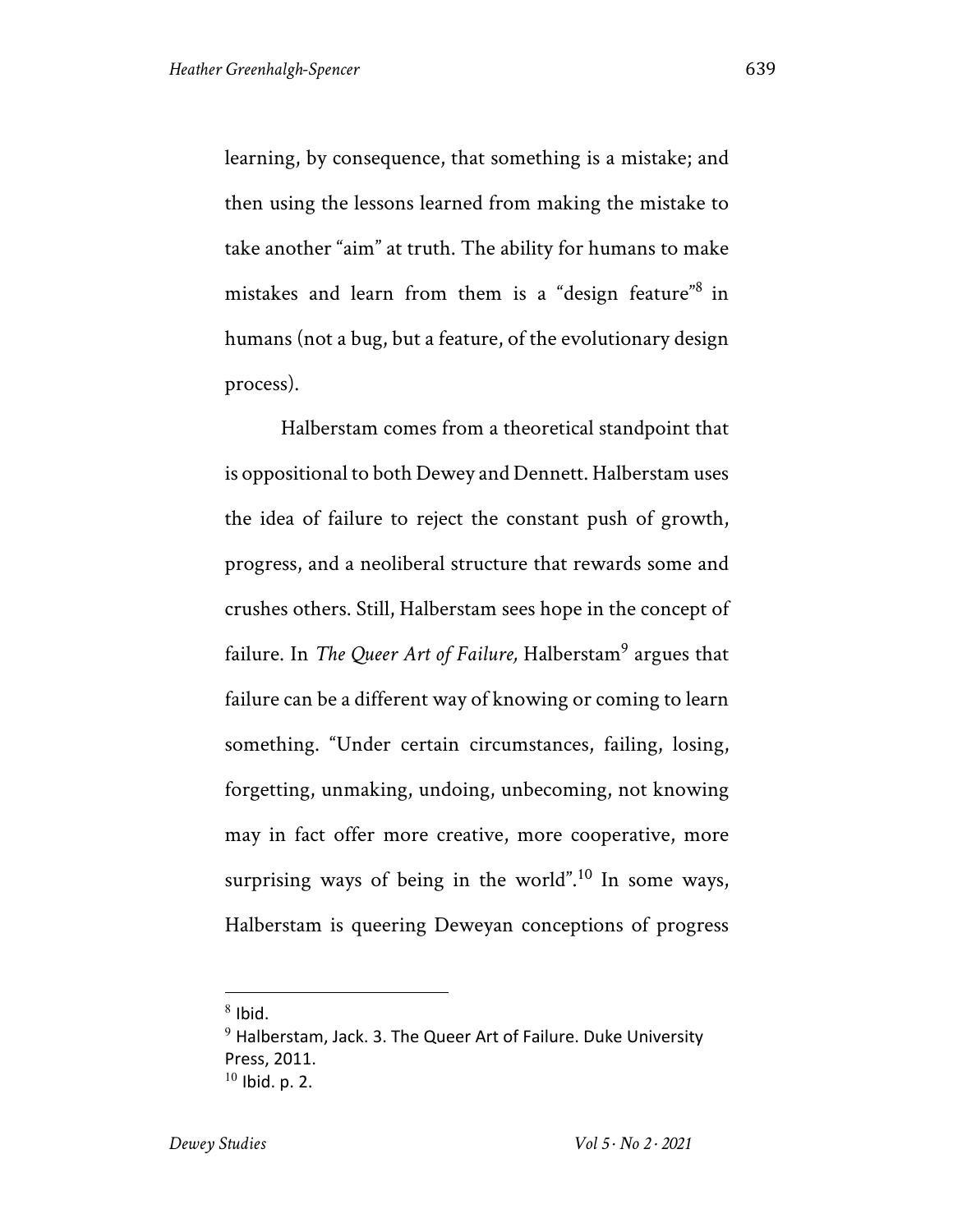and growth. However, both Dewey and Halberstam have a sense of hope that it is through failures that we 'know' (about ourselves, about our cultures, about practices).

While reviewing these theorists' conceptions of failure, it occurred to me that they all have at least two ideas in common: reflection, and creation/instantiation of "we".

## **Reflection and "We"**

All three theorists envision failure as a hopeful process when failure becomes the starting point for reflection. Dewey<sup>11</sup> argues that reflection and introspection are part of a cycle of growth; that failure is a starting point of reflection toward something new. Dennett talks about the notion of "thinko" rather than "typo" to argue that mistakes, intentional or unintentional, can also be opportunities for thinking—reflecting, learning, and growth.<sup>12</sup> Halberstam<sup>13</sup> argues that failure allows us the space to "wonder," and this

 $11$  Dewey, John. "The Early Works of John Dewey, Volume 1, 1882-1898: Early Essays and Leibniz's New Essays, 1882-1888." (1969).  $12$  Dennett, D. C. (2006). From typo to thinko: When evolution graduated to semantic norms. Evolution and culture, 133-145.  $13$  Halberstam, Jack. 3. The Queer Art of Failure. Duke University Press, 2011.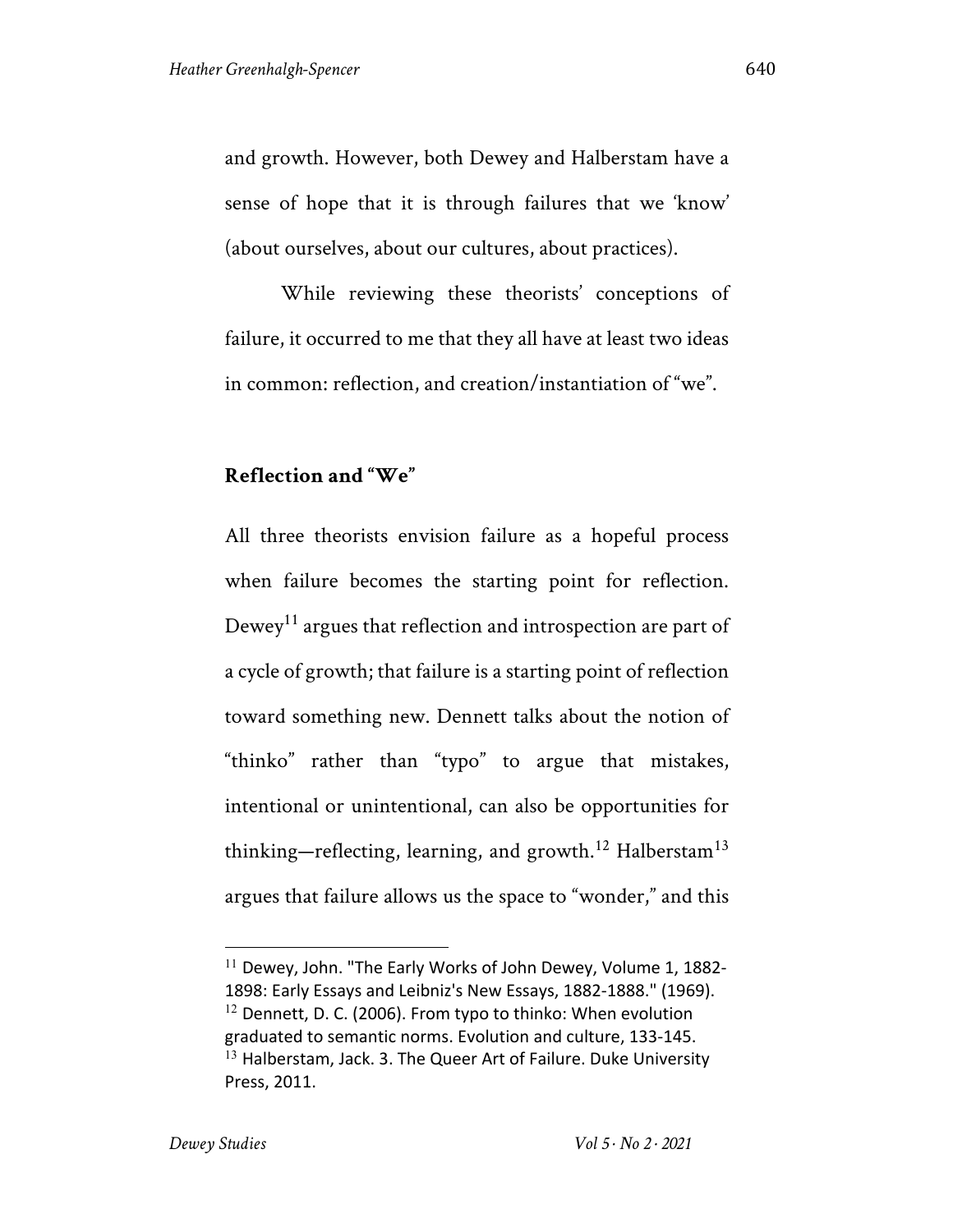'wondering' can be generative of new ways of knowing, new identities, and new practices. Introspection, reflection, and wonder—born out of failure—are fecund with possibilities.

As we consider the failure or failing of democracy, I wonder if new frameworks around reflection-born-offailure (as opposed to reflection that is habitual  $a \, la \, Schon<sup>14</sup>$ ) might be a way of accounting for, understanding, and becoming generative during this time of failures in/of democracy and democratic ideals. Seeing reflection as a possible (not required) intimate partner of failure could reorient so many practices of activism and practices of schooling. There could be greater intention around teaching a response to failure that includes a reflective process rather than a jump to feeling of shame or repudiation of the learning process. Failure could be taught as a possible start to greater things, as long as students are coached through practices of reflection as part of the failure process.

In addition to the connections between failure and reflection, all three philosophers talk about failure in a way

<sup>&</sup>lt;sup>14</sup> Schön, D. A. (1988). From technical rationality to reflection-inaction. Professional judgment: A reader in clinical decision making, 60-77.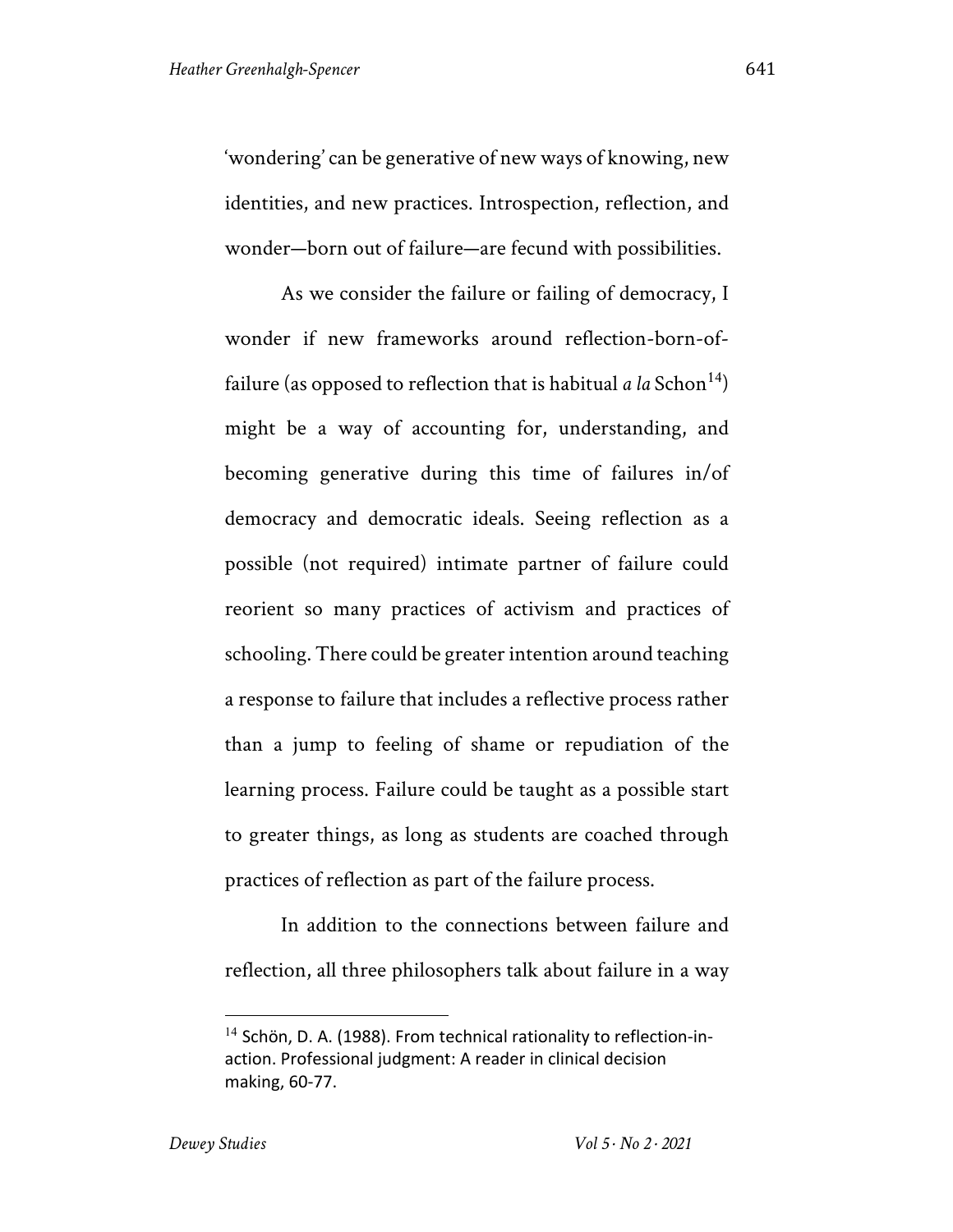that creates a "we". Dewey discusses failure as a process that is necessary for 'we' learning-humans to grow. It is a human process, and when Dewey discusses it, he generates a sense of "we-ness". We - the humans who are natural inquirers… We - the rational, practical beings who aim to learn from our surroundings and our experiences… Dewey comes from the standpoint that to fail is to be a learning-human, and by discussing failure in this way, he generates a sense of "weness". Dennett does something similar. He talks about failure as part of the evolutionary process. He, too, comes from the standpoint of believing that failure is built into what it means to be human. We—the evolving humans (as a group, as individuals, as various cultures), we fail *in order to* evolve. Halberstam also generates a sense of community and we-ness in conceptions of failure. The texts and examples within *The Queer Art of Failure* all "promote visions of collective action, teamwork, non-normative relationship building, and the transgression of boundaries."15 These

 $15$  Carr, Allison D. "Unbeing and unbecoming": A review of Halberstam's Queer art of failure." Enculturation: A Journal of Rhetoric, Writing, and Culture 15 (2012).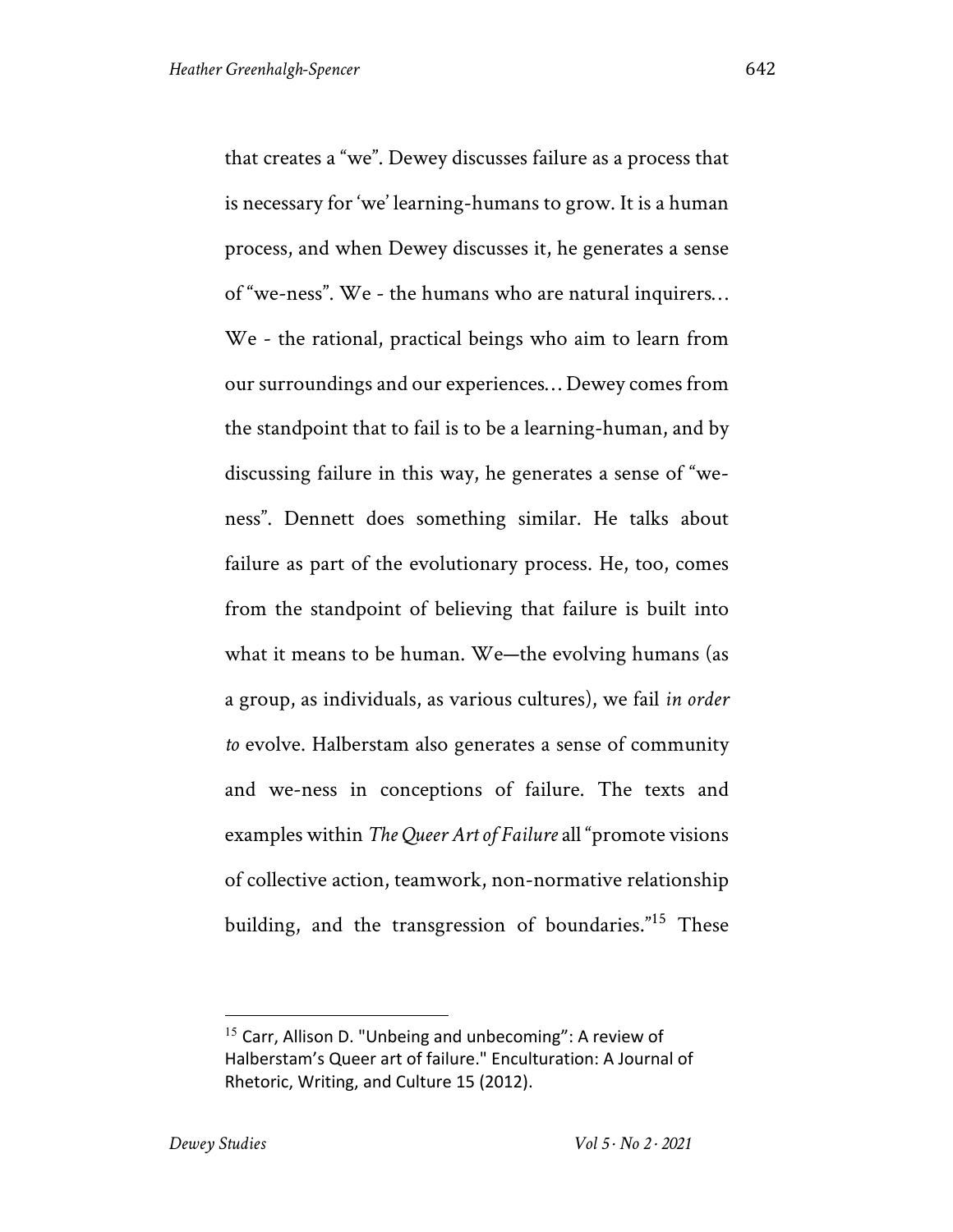three philosophers all come from the standpoint that experiencing failure generates or instantiates a "we".

As we process the failure of democratic institutions and ideals and governments, I wonder if a generative framework might arise out of a "we" that is connected to that sense of failure. This would not be a framework of community, necessarily, but it would be a framework that allows for the disparate voices and experiences to understand or even create a "we-ness" that is born out of experiencing failure together, or even experiencing various modes of failure, but in a way that generates a common sense of experience, even if not a collective or community.

This "we-ness" also has implications for schooling. When failure is not only seen as the start of a reflective process, but is something that is experienced by all, and that creates a community that supports future growth, the student has a better chance of experiencing failure as an opportunity rather than a moment of shame. The "we-ness" that can be created, with failure as its parent, can generate feelings of community for the student.